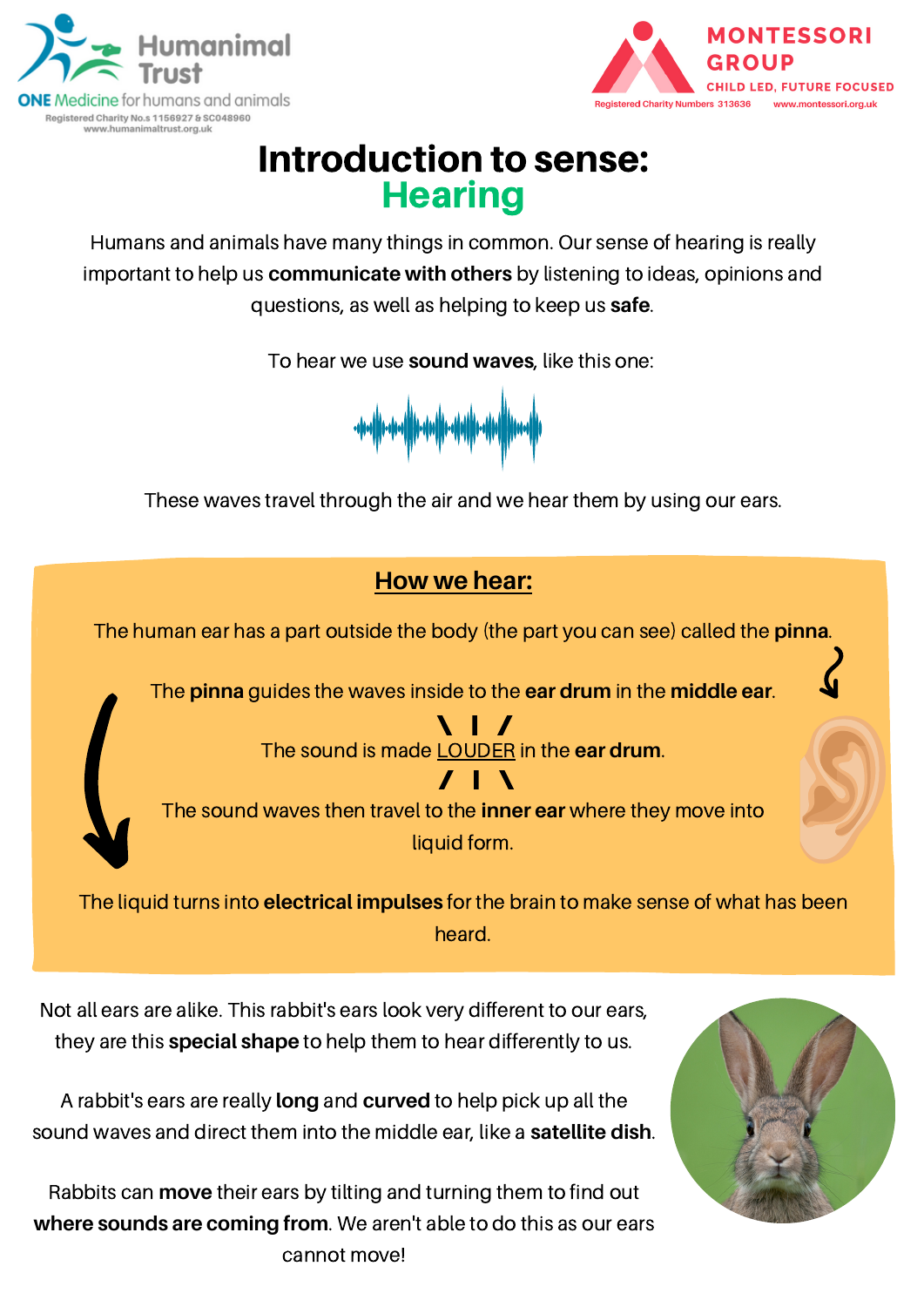### **Activity time!**

You can make your ears work in a similar way to a rabbit's by using your hand to make a cupped shape behind your ear, just like this.



**Try it** and think carefully about what sounds you can hear in the room! Do the sounds seem different now?

### **What have you learnt so far?**

What is the **outside of the ear** called?

What does the **middle ear** do?

...........................................

..................................................................................................................................................

What happens to the **sound waves** when they travel through the **inner ear**?

..................................................................................................................................................

**Did you know?**

A **dog**'s hearing is so **sensitive** they can even **tell the difference** between their owner's **footsteps** and a stranger's!

This is how they know you're coming home so they can greet you at the door.



An **elephant**'s hearing is so **sensitive** they can hear **special sound waves** called infrasound humans cannot hear these waves.



Elephants use **infrasound** to listen to the movement of the clouds to know when it's going to **rain**!



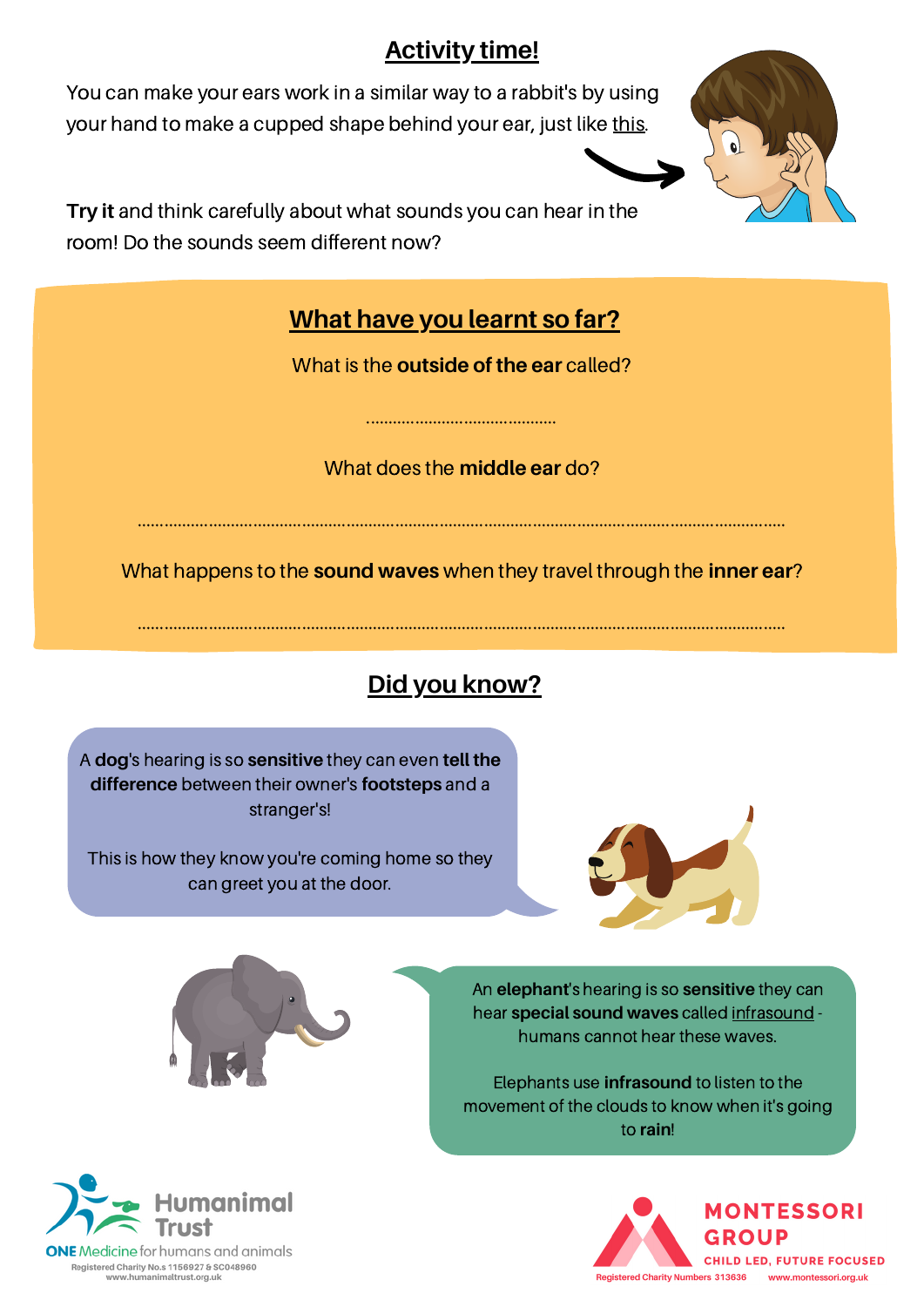## **Try it at Home - Make Sound Cylinders**

This activity is for children ages 3-11. Young children will need help preparing the materials in the activity whilst older children can create them with very little support or even independently.

You will need: six or eight small containers with lids that you cannot see through, like film canisters (if you can find them), spice tins, or breath-mint boxes. Make sure all of your containers are the same. You will also need pairs of matching stickers (like two of each red dots, green dots, gold stars) one pair for each of your pairs of containers.

- Add a small amount of rice to two of the containers and tighten the lid. (Make sure you add the same amount to each container.) Place two matching stickers on the bottoms of each container. 1.
	- Add a few dried beans to two of the containers and close them up. Put matching stickers on the bottoms. Add some sand to two of the containers, then tighten the lid. If you have more containers, make additional pairs using other items, like a cotton ball, or a pebble. 2.
- 3.

Once you have filled your containers, place them randomly on the table in front of you.

Close your eyes or use a blindfold to cover your eyes. Pick up one container and shake it. Without looking, pick up a second container and shake it. Does it sound the same? 4.

Try to find the container that has the same sound when you shake it. Match all the containers, then look at the bottoms to see if the stickers match. If they do, you found the matches! 5.



**ONE** Medicine for humans and animals Registered Charity No.s 1156927 & SC048960 www.humanimaltrust.org.uk